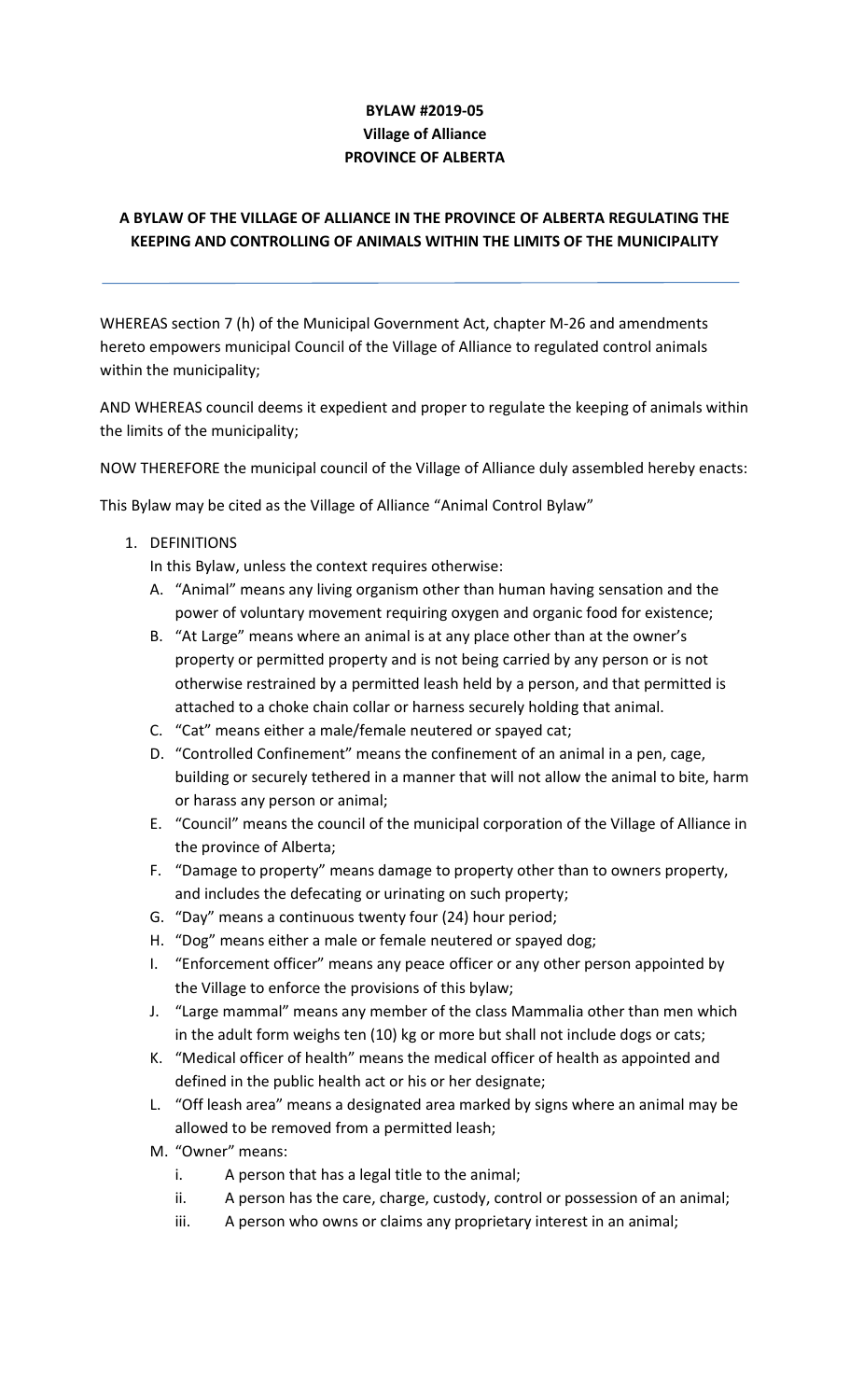- iv. A person who harbours, suffers or permits an animal to be present on any property owned, occupied or leased by him or which is otherwise under his control;
- v. A person who claims and receives an animal from the custody of the animal shelter or an animal control officer; or
- vi. A person to whom a license tag is issued for an animal in accordance to this bylaw

For the purpose of this Bylaw, an animal may have more than one (1) owner;

- N. "Owners property" means any property in which the owner of an animal has legal or equitable interest or over which the owner of an animal has been given the control or use of by the legal or equitable owner of the property and which property shall include, without limiting generality of the foregoing, land, buildings and vehicles
- O. "Permitted Leash" means a leash adequate to control the animal to which it is attached and shall not exceed three (3) meters in length;
- P. "Permitted Property" means private property upon which the owner of the animal has the expressed permission of the owner of that property to allow the owners animal to be at large thereon;
- Q. "Poultry" means a bird normally kept for eggs or meat;
- R. "Animal Shelter" means a place that council shall provide or designate as such;
- S. "Serious wound" means an injury to a person or animal resulting from the action of an animal which causes the skin to be broken or flesh to be torn;
- T. "Vicious dog" means a dog of any age which:
	- i. Without provocation, acts in a aggressive manner to other animals or persons,
	- ii. Without provocation, chases other animals or persons;
	- iii. Is a continuing threat of serious harm to other animals or persons; or
	- iv. Without provocation has attacked other animals or persons
- U. "Village" means the Village of Alliance.

### 2. RESTRICTIONS

- A. It is unlawful for any person to harbour or permit to be harboured on land or premises occupied by that person:
	- i. Any large mammal or the young thereof;
	- ii. Any live poultry;
	- iii. Any bees;
	- iv. Any poisonous animal; or
	- v. Any animal or species, including the above deemed dangerous or objectionable in the opinion of the medical officer of health or enforcement officer.
- B. Subsection 2-A shall not apply to any veterinary clinic, veterinary office, veterinary hospital, zoological garden or park, abattoir, pound, or animal shelter, or educational institution, or any property for which the Village has issued a development permit or other permit which allows the keeping of animals on the property.
- C. Notwithstanding Section 2, any person wishing to bring animals associated with farming, circuses or exhibition into the Village shall make application in writing for approval to do so to the Chief Administrative Officer. The application shall contain the type and number of animals as well as the duration of the stay and location. The application should include written permission of the property owner where the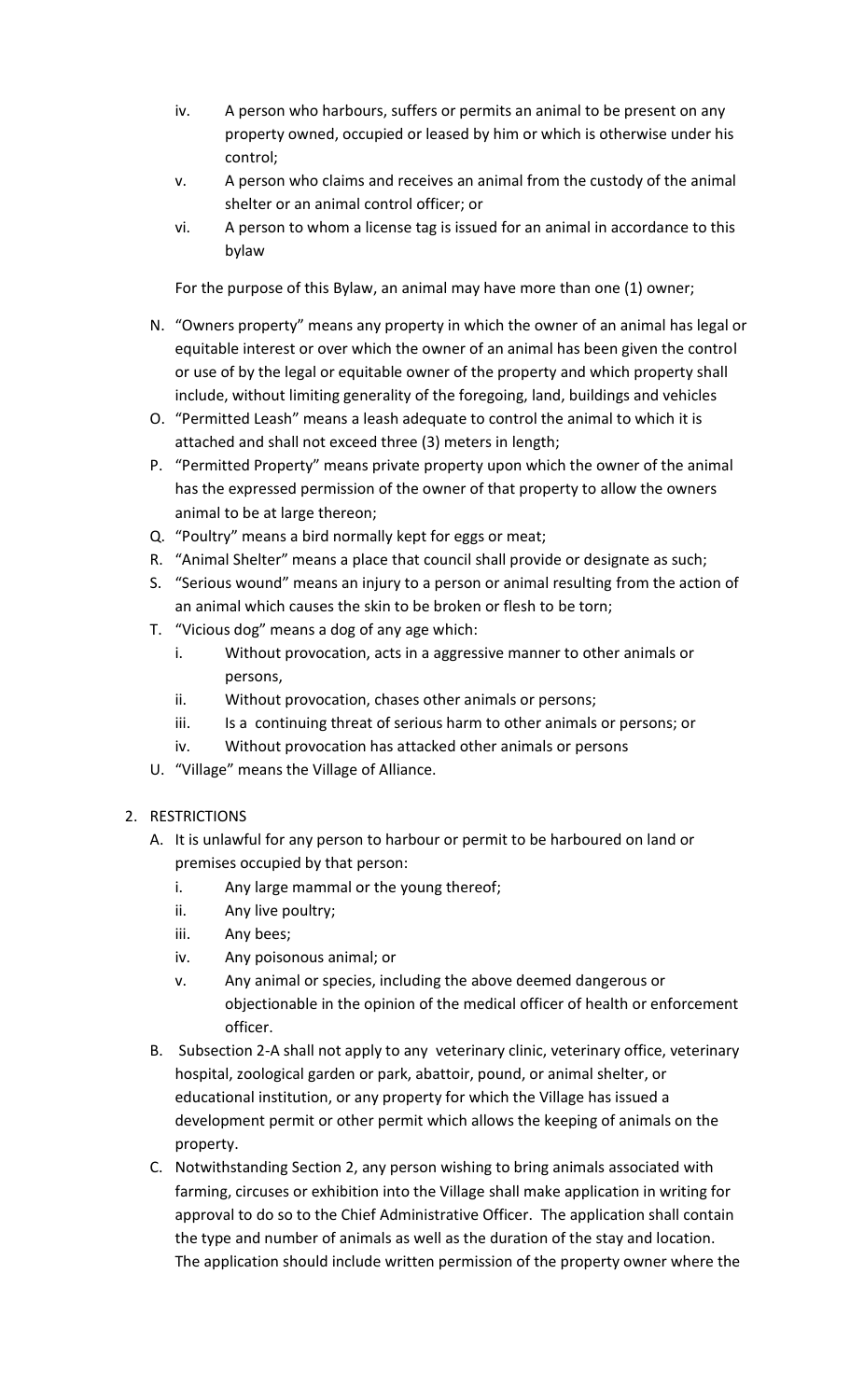animals are to be kept. The applications may also be required to obtain letters of "no objection" from adjacent property owners.

- D. The Chief Administrative Officer may impose any conditions they feel necessary to ensure the safety and peace of others.
- E. Section 2-A and 2-C shall not prevent the grazing of livestock on land within the Village which remains in agricultural use.
- 3. RUNNING AT LARGE
	- A. No animal shall run at large within the corporate limits of the Village
	- B. If a person is unable to control or restrain the animal by a permitted leash, then that animal should be deemed to be "at large" notwithstanding the presence of a permitted leash
- 4. OFF LEASH AREAS
	- A. Notwithstanding subsection 3-A, an animal is not deemed to be at large when not secured by a permitted leash so long as the owner of the animal:
		- i. Is in a location marked by signage to be permitted off leash areas;
		- ii. Is following any and all posted regulations at the off leash area, and;
		- iii. Can maintain sufficient control of the animal without a permitted leash so as not to violate any other provisions of this bylaw.

### 5. NUISANCE ANIMALS

- A. No animal shall be allowed to be a nuisance. A nuisance shall include, but not be limited to:
	- i. Biting, scratching or chasing a person or animal;
	- ii. Barking, howling, meowing, chirping or otherwise disturbing any person;
	- iii. Causing damage to property or other animals;
	- iv. Defecating on property on other than that of the owner.
- B. Where an animal has caused damage to property or other animals, the owner of the animal shall pay for all damages incurred to the person suffering such damages.
- C. If an animal defecates on property other than the owner's property, the owner of the animal shall remove forthwith any defecated matter deposition.
- D. Where a person owns animals in a number sufficient to cause a nuisance to other persons or property, he may be ordered to reduce the number of animals under his control to a number deemed appropriate by the enforcement officer. A person shall comply with an order given under this section within fourteen (14) days from the date of the order.
- E. A person may appeal an order under subsection D to cancel by submitting a written notice to the Chief Administrative Officer within fourteen (14) days of receiving the order.
- F. The enforcement officer may impound the animal(s) at the owner's expense if the owner has not complied with the order within fourteen (14) days.

### 6. CONTROLLED CONFINEMENT

A. A person who has received a serious wound or the owner of an animal which has received a serious wound and the owner of the animal which has inflicted a serious wound shall promptly report the animal to an enforcement officer who may place the inflicting animal under controlled confinement and the animal shall not be released from such controlled confinement except by written permission of a registered veterinary. At the discretion of the enforcement officer, such controlled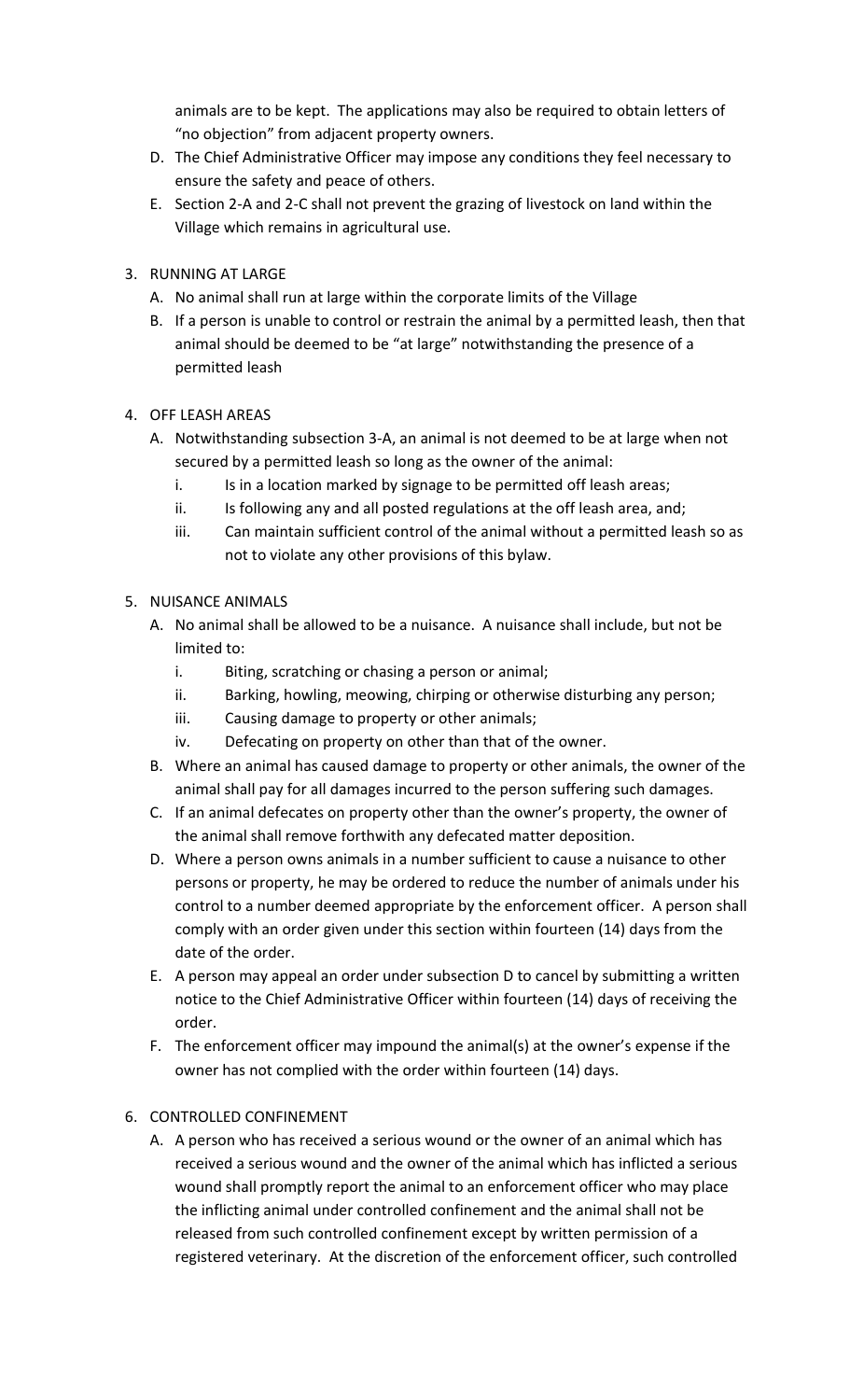confinement may be on the premises of the owner, a registered veterinarian, or the animal shelter.

- B. Upon demand made by an officer, the owner shall immediately surrender for quarantine an animal which has inflicted a serious wound to any person or any animal which the enforcement officer has reasonable and probable grounds to suspect of having to being exposed to rabies. The animal may be reclaimed by the owner:
	- i. If adjudged free of rabies; and
	- ii. Upon payment of confinement expenses; and
	- iii. Upon compliances with the license provisions of this bylaw

### 7. REGISTRATION

- A. The owner of a dog or cat over the age of six (6) months shall register such dog or cat with the Village and shall pay a registration fee as set out in the Village of Alliance master rate bylaw.
- B. The identification of a dog or cat pursuant to the registration requirements of subsection A shall be by a Village issued tag.
- C. Notwithstanding subsection A, where an animal is trained and used as a guide or other such animal there shall be no fee payable by the owner for registering the animal with the Village.
- D. Notwithstanding subsection A, the registration provisions of this bylaw shall not apply to dogs or cats accompanying a person temporarily in the Village on business or vacation for a period not exceeding fourteen (14) days, or on such longer period as may be authorized by written permission from the Village.
- E. No person shall be entitled to a registration rebate under this bylaw.
- F. No registration or tag shall be transferrable from one animal to another, or attached to any other animal which has not been licensed by the Village.
- G. At all times when an animal is on any property other than that of its owners, the tag issued for such animal shall be attached to a collar or harness which must be worn by the animal.
- H. Pursuant to section 6-A, the owner of a dog or cat shall:
	- i. Register the dog or cat on the first day on which the Village office is open for business after the becoming the owner of such dog or cat;
	- ii. Register the dog or cat which had been impounded pursuant to this bylaw before such dog or cat may be claimed from the animal shelter; or
	- iii. Notify the Village when the dog or cat has died, been sold, or has moved from the corporate limits of the Village.
- I. Where the registration fee required by the master rate bylaw has been paid by the tender of an uncertified cheque, the registration:
	- i. Is issued subject to the cheque being accepted and cashed by the bank;
	- ii. Is automatically revoked if the cheque is not accepted and cashed by the bank on which it was issued.
- J. The Village office shall keep a record of all dogs and cats registered pursuant to section 6 of this bylaw. The record shall indicate:
	- i. The date of registration;
	- ii. The name, address and telephone number of the owner of the dog or cat;
	- iii. The registration number and amount paid; and
	- iv. The breed, color and sex of the dog or cat
- 8. AUTHORITY TO ENFORCEMNT OFFICER
	- A. An enforcement officer: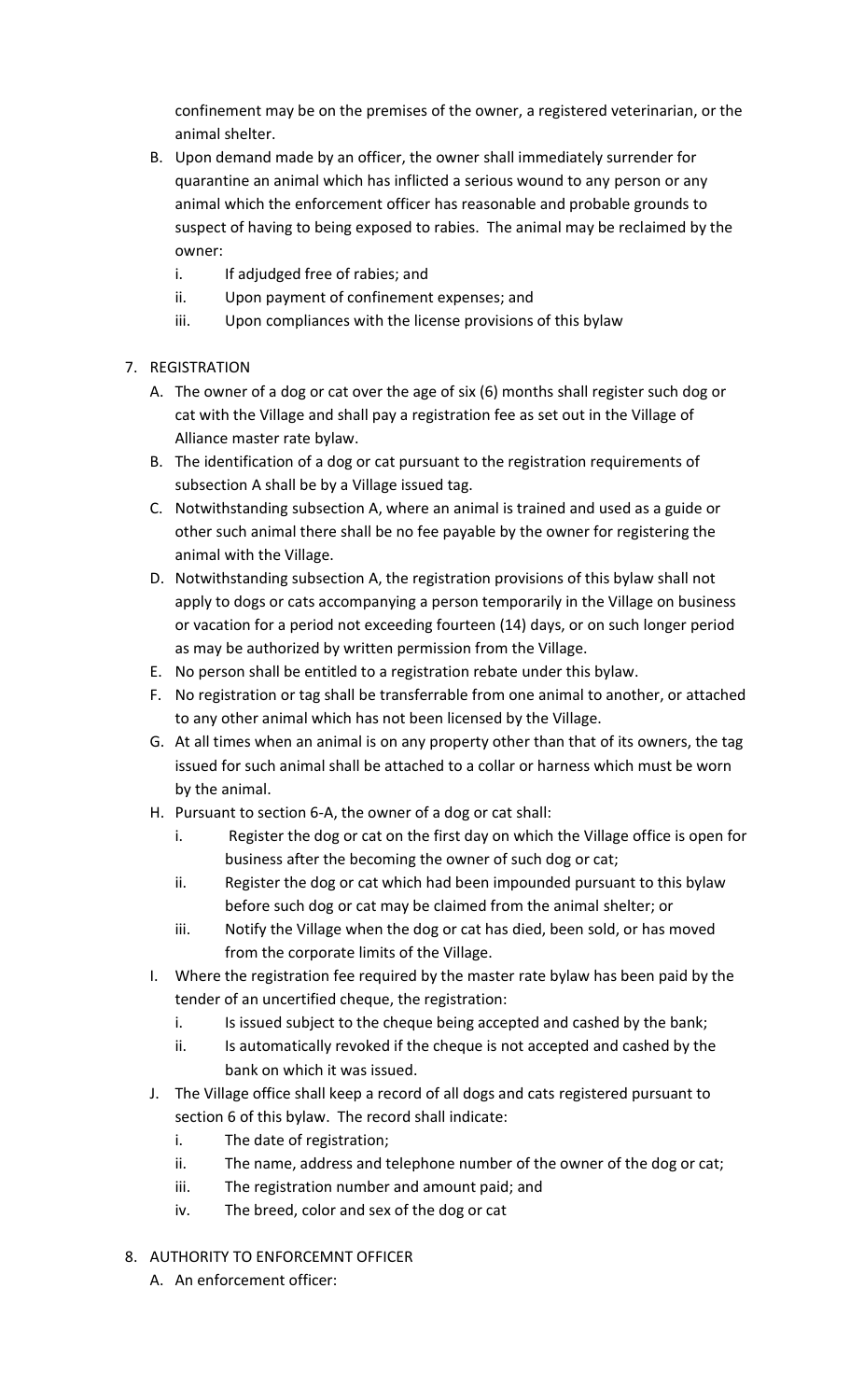- i. May capture and impound any animal in respect of which he believes or has reasonable grounds to believe an offense under this bylaw is being or has been committed and is further authorized to take such reasonable measures as are necessary to subdue any animal which is at large, including the use of tranquilizer equipment and materials;
- ii. May enter onto any land in pursuit of any animal which has been running at large;
- iii. May, in any case where the owner of the dog or cat can be identified through the Villages registration records, return such dog or cat to the owner where practicable instead of delivering to the animal shelter;
- iv. Shall, if any animal other than a dog or cat is captured, make a reasonable attempt to return the animal to the owner where possible, instead of being delivered to the animal shelter.

# 9. OBSTRUCTION

- A. No person, whether or not he is the owner of an animal which is being or has been pursued or captured, shall:
	- i. Interfere with or attempt to obstruct an enforcement officer who is attempting to capture an animal which is subject to being impounded pursuant to the provisions of this bylaw;
	- ii. Induce an animal to enter a house or other place where it may be safe from capture or otherwise assist the animal to escape capture;
	- iii. Falsely represent himself as being in charge or control of an animal so as to establish that the animal is not running at large; or
	- iv. Unlock or unlatch or otherwise open the animal shelter or any vehicle to allow or attempt to allow any animal to escape therefrom.

### 10. NEGLIGENCE

- A. No person shall:
	- i. Untie, loosen or otherwise free an animal which has been tied or otherwise restrained; or
	- ii. Negligently or willfully open a gate, door or other opening in a fence or enclosure in which an animal has been confined and thereby allow an animal to run at large in the Village.

### 11. TORMENT

A. No person shall tease, torment, annoy, abuse or injure any animal.

### 12. RECLAIMING

- A. The owner of any:
	- i. Impounded dog or cat may reclaim the dog or cat from the animal shelter within three (3) Village of Alliance business operation days from the time of the impoundment by paying to the Village all impoundment fees and board fees per the master rate bylaw, paying any outstanding fines and registering the dog or cat as required by this bylaw;
	- ii. Impounded animal, other than a dog or cat, may reclaim the animal within three (3) Village of Alliance business of operation days from the time of the impoundment by paying to the Village any outstanding fines and all impoundment and board fees per the master rate bylaw.

#### 13. SALE OR DESTRUCTION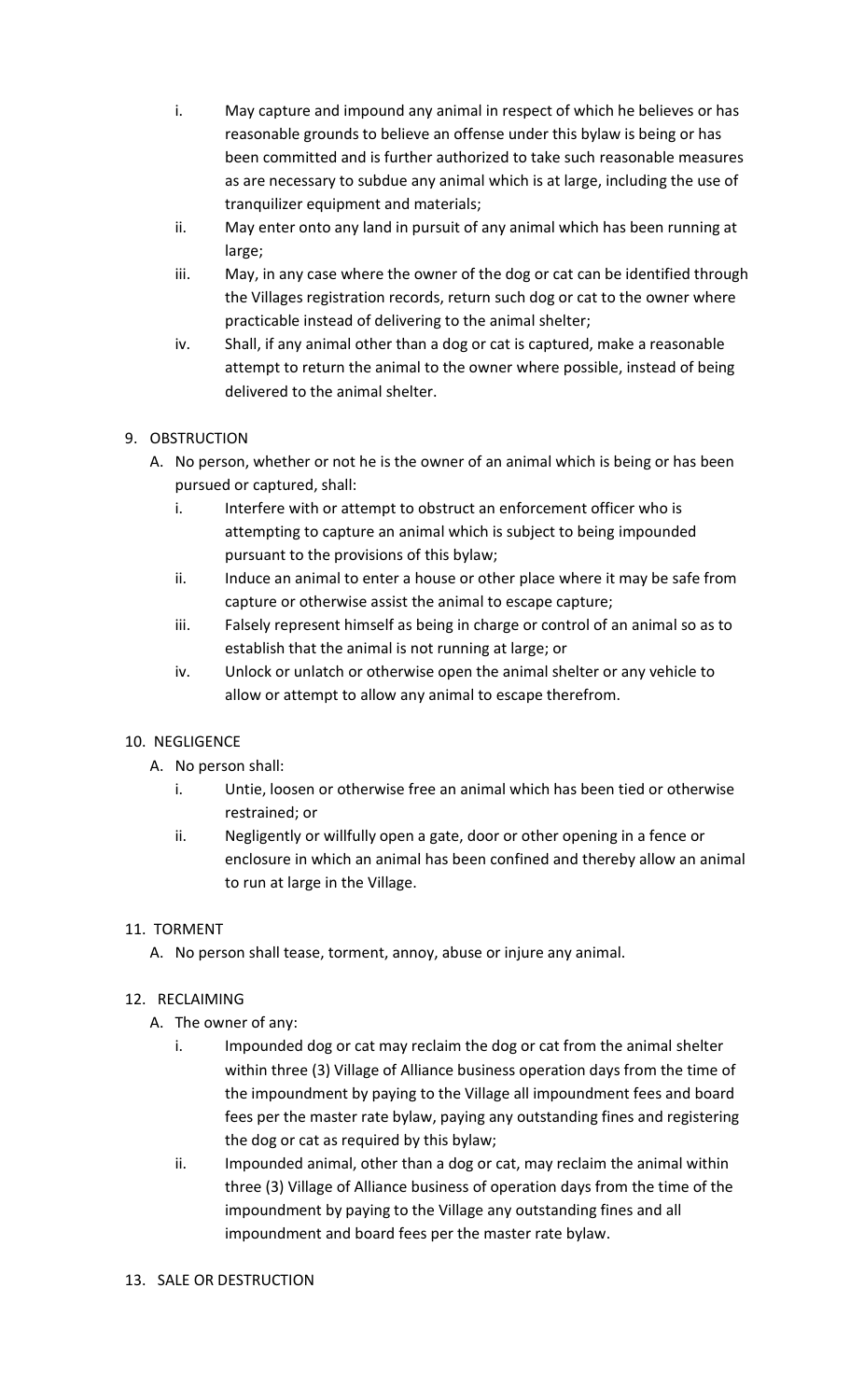- A. The animal shelter keeper shall sell or destroy an animal after the animal is retained in the animal shelter for three (3) Village of Alliance business operation days from the time of impoundment, unless a person having authority orders the further retention of the animal, or unless the owner of the animal makes arrangements with the animal shelter keeper for the further retention of the animal.
- B. In any case, where an animal is found to be ill, in distress, or has been injured and it has been determined by a veterinarian or designate that the animal should be destroyed to prevent needless suffering, the animal may be destroyed as soon as practical.
- C. The purchaser of an impounded animal from the animal shelter pursuant to the provisions of this bylaw shall obtain full right and title to the animal and the right and title of the former owner shall cease thereupon.
- D. The animal shelter keeper shall report any apparent illness, communicable disease, injury or unhealthy condition of any animal to an enforcement officer who may discuss the matter with a veterinarian. The owner, if known, shall be held responsible for all charges resulting therefrom.

# 14. MAINTENANCE OF RESIDENCE OR GROUNDS

Residence or grounds where any animal are kept shall at all times be maintained in a clean and sanitary condition, satisfactory to the medical officer of health or an enforcement officer or his or her designate.

### 15. VICIOUS DOGS

- A. The owner of a vicious dog should take all necessary steps to ensure that it does not bite, chase, or attack any person or animal whether the person or animal is on the property of the owner or not.
- B. When a vicious dog is on the premises of the owner, it shall be kept confined indoors under the effective control of a person over the age of sixteen (16) years, or confined in a securely enclosed and locked pen or other structure constructed and secured in such a way as to prevent the escape of the dog, and to prevent entry of persons unauthorized by the owner.
- C. Any such pen pursuant to subsection 14-B shall have :
	- i. A secure top and sides; and
		- 1. Either a secure bottom effectively attaching to the sides; or
		- 2. The sides shall be imbedded in the ground to a minimum depth of 30 centimeters
- D. When a vicious dog is off the premises of the owner, it shall be securely muzzled, and shall be either harnessed or leashed securely to effectively prevent the dog from attacking or biting a person or other animal.
- E. Notwithstanding subsection 14-D, where the dog is in a building or enclosure at a bona fide dog show, or when confined in a pen meeting the requirements of subsection 14-C, the requirements of 14-D shall not apply.
- F. The owner of a dog which the owner knows or ought to know is a vicious dog, shall keep the vicious dog in accordance with the provisions of section 14.
- G. If the animal shelter keeper, veterinary or enforcement officer determines on reasonable ground that the dog is a vicious dog, either through personal observation or on the basis of facts determined after an investigation following a compliant, he may:

I. Give the owner a written notice that the dog has been determined to be a vicious dog; and